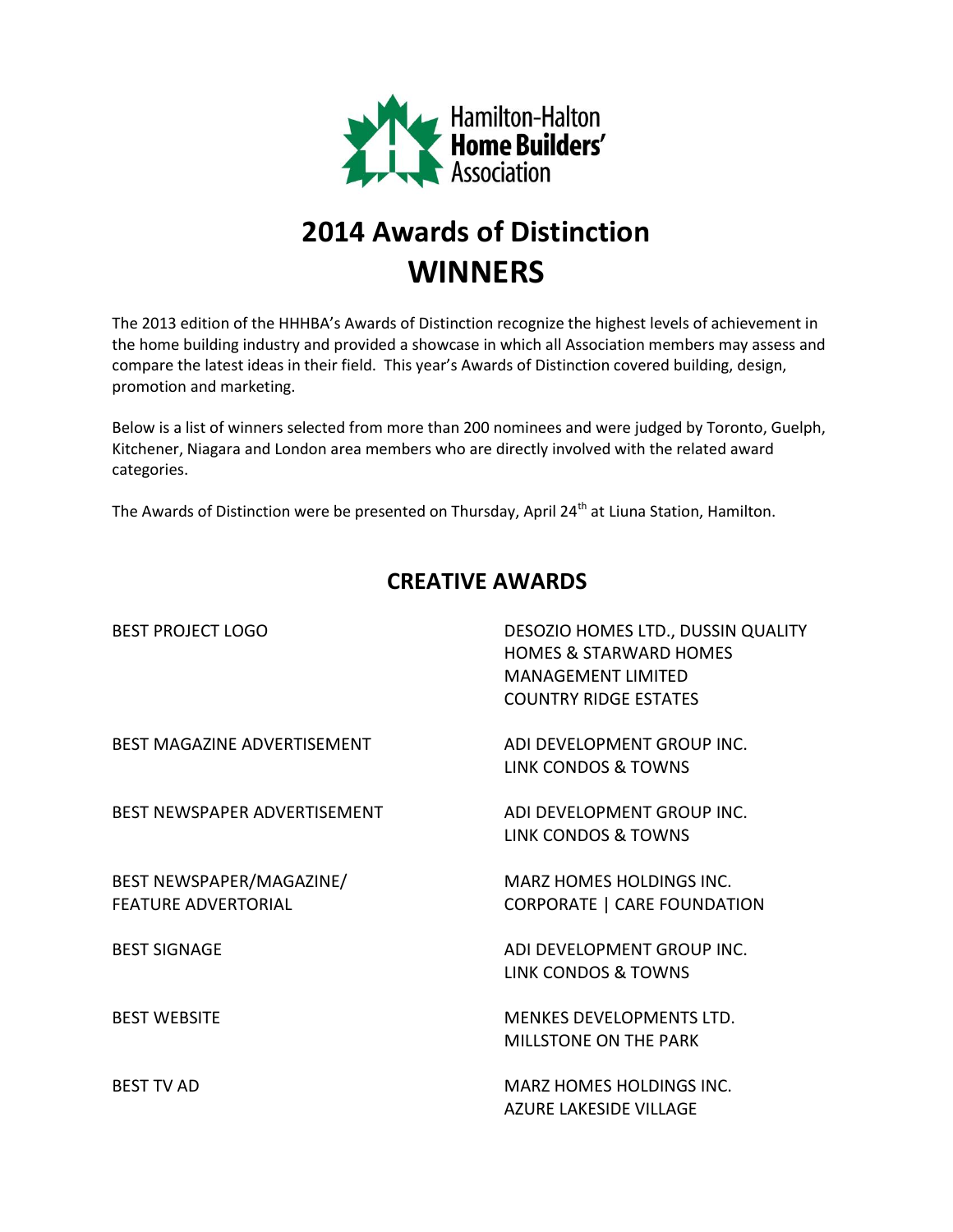BEST SOCIAL MEDIA CAMPAIGN HOMES BY DESANTIS INC.

BEST ON-SITE SALES & ADI DEVELOPMENT GROUP INC. MARKETING PACKAGE LINK CONDOS & TOWNS

MARKETING AWARD **ADI DEVELOPMENT GROUP INC.** OF THE YEAR LINK CONDOS & TOWNS

## **ACHIEVEMENT AWARDS**

SUPPLIER COMPANY OF THE YEAR SHIPWAY STAIRS LIMITED

TRADE COMPANY OF THE YEAR SHIPWAY STAIRS LIMITED

SALESPERSON OF THE YEAR GAIL WARD

COUNTRY GREEN HOMES THE UPTOWNS OF WATERDOWN

SALES TEAM OF THE YEAR BILLIE VENTRESCA & SANDRA VESELISIN

CSI AWARD HOMES BY DESANTIS INC.

HOMES BY DESANTIS INC.

LINCOLN SQUARE

## **PRODUCT AWARDS**

BEST SALES OFFICE ADI DEVELOPMENT GROUP INC. LINK CONDOS & TOWNS

BEST BATHROOM IN A HOME MARZ HOMES HOLDINGS INC. UNDER 2500 SQUARE FEET AZURE LAKESIDE VILLAGE

BEST BATHROOM IN A HOME LOSANI HOMES LTD. 2500 SQUARE FEET & OVER CONTROLLED BETWEEN SCHARD PARK

BEST KITCHEN IN A HOME LOSANI HOMES LTD. UNDER 2500 SQUARE FEET DISCOVERY

BEST KITCHEN IN A HOME **LOSANI HOMES LTD.** 2500 SQUARE FEET & OVER CONTROLLED BACHARD PARK

EMERALD

BORDEAUX

PRINCETON

BORDEAUX